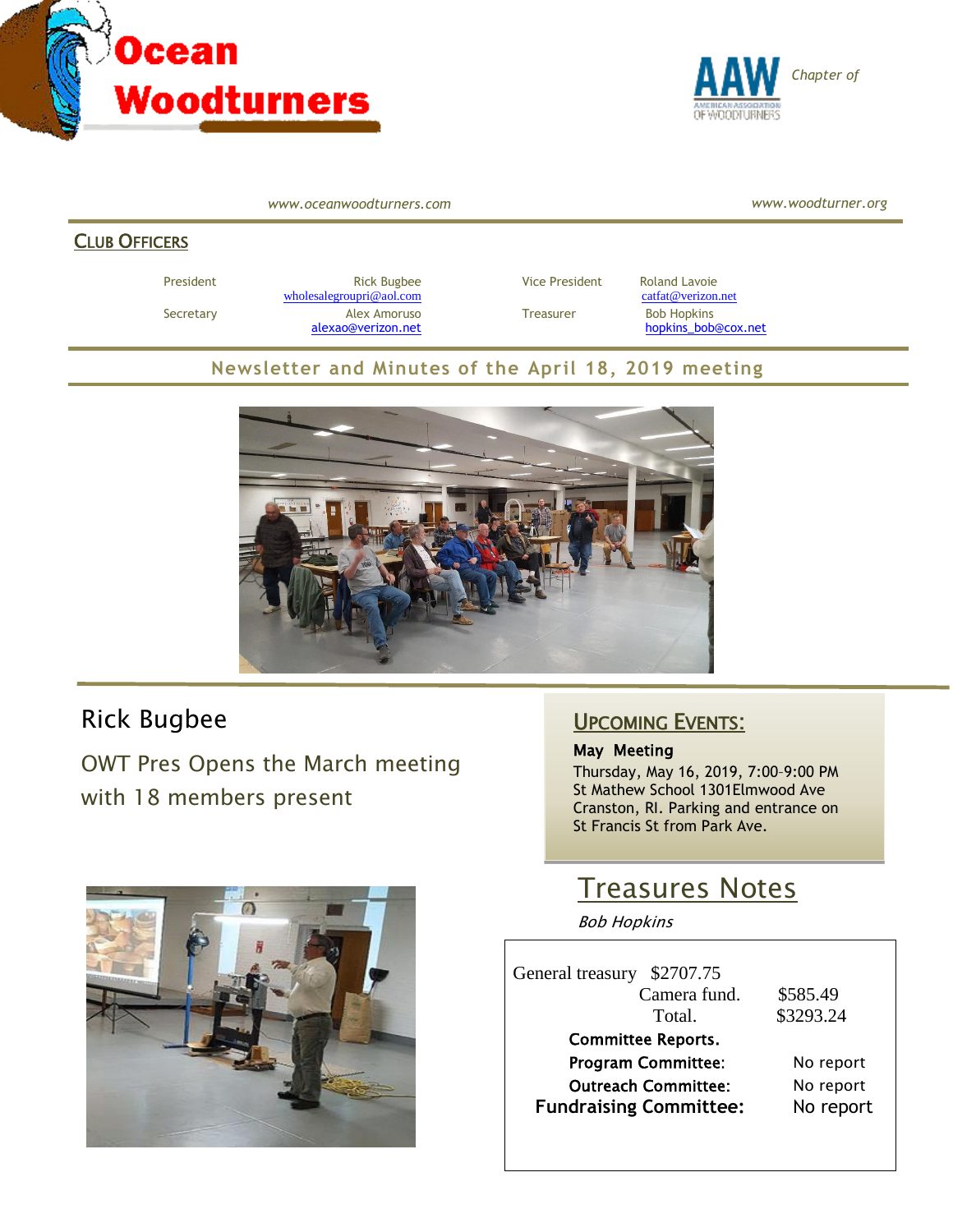# Meeting Minutes

We had another great showing for the learn to turn. The sharpening station is now ready for use, feel free to bring in your tools for tips on sharpening before the meeting starts.

Membership for 2019 has been gaining some ground each month. It is very important to keep this going strong. If We had another great showing for the learn to turn. The sharpening station is now ready for use, feel free to bring in your tools for tips on sharpening before the meeting starts.

Membership for 2019 has been gaining some ground each month. It is very important to keep this going strong. If you have some ideas for bringing in new members, we want to hear from you. Also, on the same note do you talk with members that have not been to a meeting in a while. Let them know what their missing. The club is only as strong as its members. Please get involved join a committee help us grow.

The classroom is ready to hold the demos. Keep in mind if you have tools no longer being used consider donating them to the club. Some day in the future this classroom will be a teaching tool for all of us as well as the students of Ocean State Academy. We now have 5 working lathes but only one set of live centers and drive centers. We also could use 2 pen mandrels for the pen lathes.

Everyone should be getting emails from [oceanwoodturner@freelists.org](mailto:oceanwoodturner@freelists.org) if

not go to our web site oceanwoodturners.com click new member and click on step 4 for signup instructions. You can also pay you dues there as well you have some ideas for bringing in new members, we want to hear from you. Also, on the same note do you talk with members that have not been to a meeting in a while. Let them know what their missing. The club is only as strong as its members. Please get involved join a committee help us grow.

The classroom is ready to hold the demos. Keep in mind if you have tools no longer being used consider donating them to the club. Some day in the future this classroom will be a teaching tool for all of us as well as the students of Ocean State Academy. We now have 5 working lathes but only one set of live centers and drive centers. We also could use 2 pen mandrels for the pen lathes.

Everyone should be getting emails from [oceanwoodturner@freelists.org](mailto:oceanwoodturner@freelists.org) if not go to our web site oceanwoodturners.com click new member and click on step 4 for signup instructions. You can also pay you dues there as well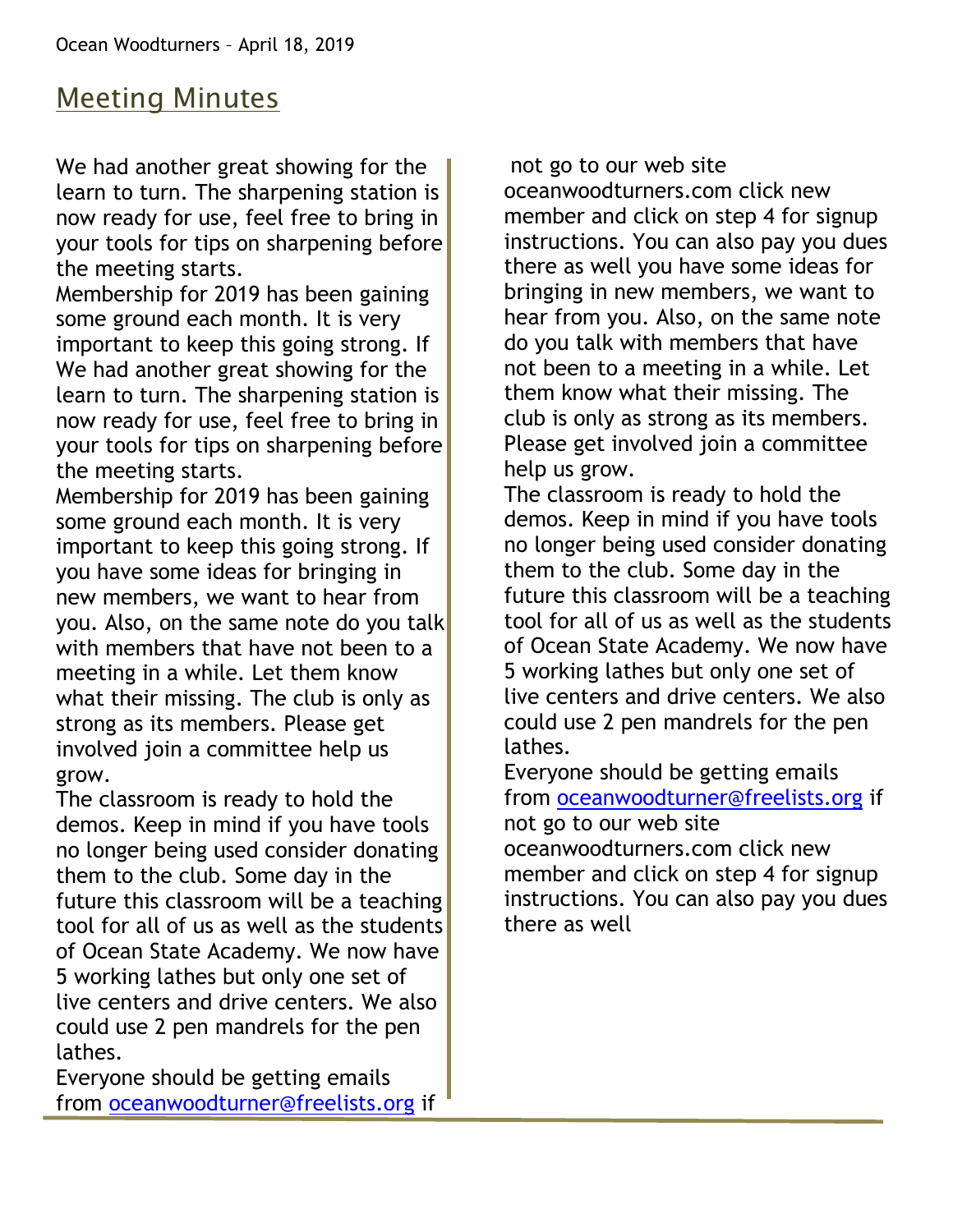Ocean Woodturners – April 18, 2019

Show and Tell Mike Cotton (new member) *He was the winner of the tool raffle* 



Charley Hockenson





Paul Grenier



# Alex Amoruso Tangential Platters